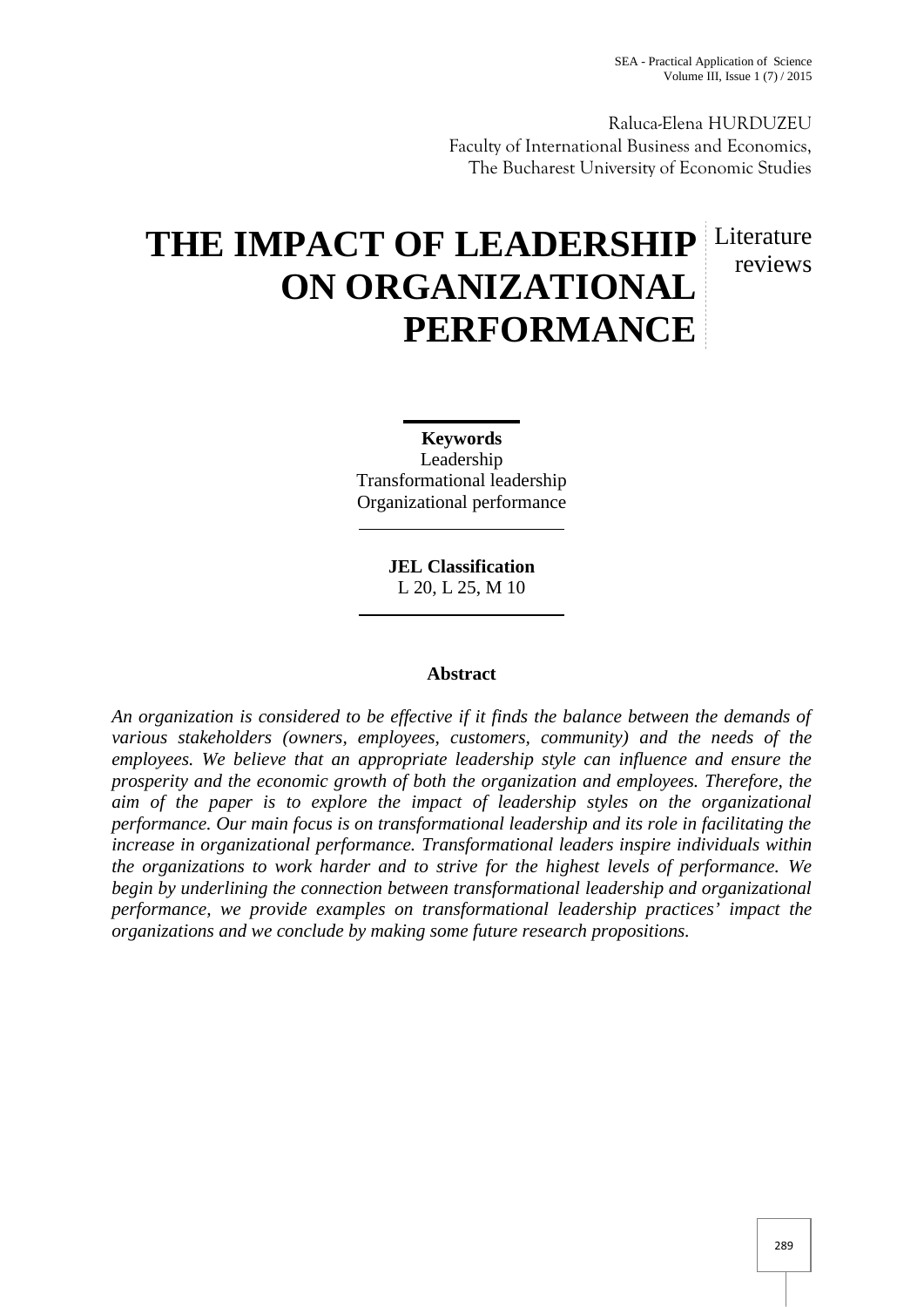## **Introduction**

It is considered that a company's success is due to organizational performance, employee job satisfaction and employee affective commitment (Bass, Rigio, 2006; Drucker, 2007). Some researchers have suggested that leaders motivate and help their employees to be competitive by using effective leadership styles (Bass, Rigio, 2006; Luftman, 2004). Therefore, the leader's use of effective leadership styles is due to promote standards of excellence in the professional development of the members of the organization (La Rue, Childs, Larson, 2004).

Effective leadership also involves motivation, management, inspiration, remuneration and analytical skills. When all these are present, the organizations record increased employee satisfaction that positively that positively influences the productivity and the profits. The positive effect of leadership on organizational performance was measured by some researchers (Sila, Ebrahimpour, 2005) through human resources (turnover rate and job performance), organizational effectiveness (cost and quality) and financial performance (market share, profit, return on asset).

To increase the organizational performance a leader must have the ability to promote creativity and innovation, stimulate the subordinates to challenge their own value systems and improve their individual performance.

A number of studies on leadership styles (Bass, Riggio, 2006; Kouzes, Posner, 2007, Yukl, 2009) suggest that the practices of the transformational leadership have a positive impact on the organizational performance.

## **Transformational leadership**

Transformational leadership originated with James MacGregor Burns in 1978 (Burns, 1978) and it is characterized by positive, optimistic and trustful leaders who are emotionally intelligent, encourage teamwork, set high expectations and promote innovations.

Transformational leaders change their organization's culture by inspiring a sense of mission and purpose about the importance of the group's work and stimulating new ways of thinking and problem solving. They inspire the individuals within the organization to achieve high performance.

Bass, Riggio (2006) and Dvir, Kass, Shamir (2004) consider that transformational leadership involves the concept of motivation, mutually beneficial goals, emotional bond, common values and vision.

According to Bass and Rigio (2006), transformational leadership is made up of four main parts: charisma, inspiration, intellectual stimulation and individual consideration.

*Charisma* is central to the transformational process because it develops a connection between leaders and subordinates and the shared mission. It involves gaining trust, respect and confidence of others.

*Inspiration*. Leaders inspire by communicating the values of the organization with fluency and confidence in a positive manner.

*Intellectual stimulation*. Leaders give the subordinates the opportunity to perform their work autonomously. The latter use their experience, creativity and innovation to achieve their tasks.

*Individualized consideration*. The leaders pay attention to subordinate's needs and delegate tasks with guidance, mentoring and coaching.

As Walumbswa, Lawler, Avolio, Wang and Shi (2005) state that leaders use a situational approach to practicing different leadership patterns and styles according to the maturity of the subordinates. Therefore, the maturity level of the subordinate determines the leadership style to be used (Hersey, Blanchard, Johnson, 2001). Thus, the leader may use the following situational leadership styles:

- 1. telling or directing the leader uses one way communication,
- 2. selling and coaching the leader uses two way communication. Both leaders and subordinates agree on what to do.
- 3. participating the leader is supportive and works with the subordinates.
- 4. delegating there is little involvement from the part of the leader. The subordinates work on their own and are independent.

According to Richard and Clifford (2008), transformational leaders in order to achieve the desired performance: actively engage the subordinates' personal value systems and provide explanations which connect subordinates' identities to the collective identity of their organisation, thus increasing the subordinates'' intrinsic motivation to perform their job; articulate an important vision and mission for the organisation, so increasing subordinates' understanding of the importance and values associated with desired organizational performance; raise the performance expectations of subordinates' so increasing their willingness to transcend their self interests in the name of the collective entity.

Scott and Peter (2009) mention that by providing intellectual stimulation, transformational leaders encourage subordinates to adopt generative and explorative thinking process. They stimulate their subordinates to think about old problems in new ways and encourage them to challenge their own values, traditions, and beliefs.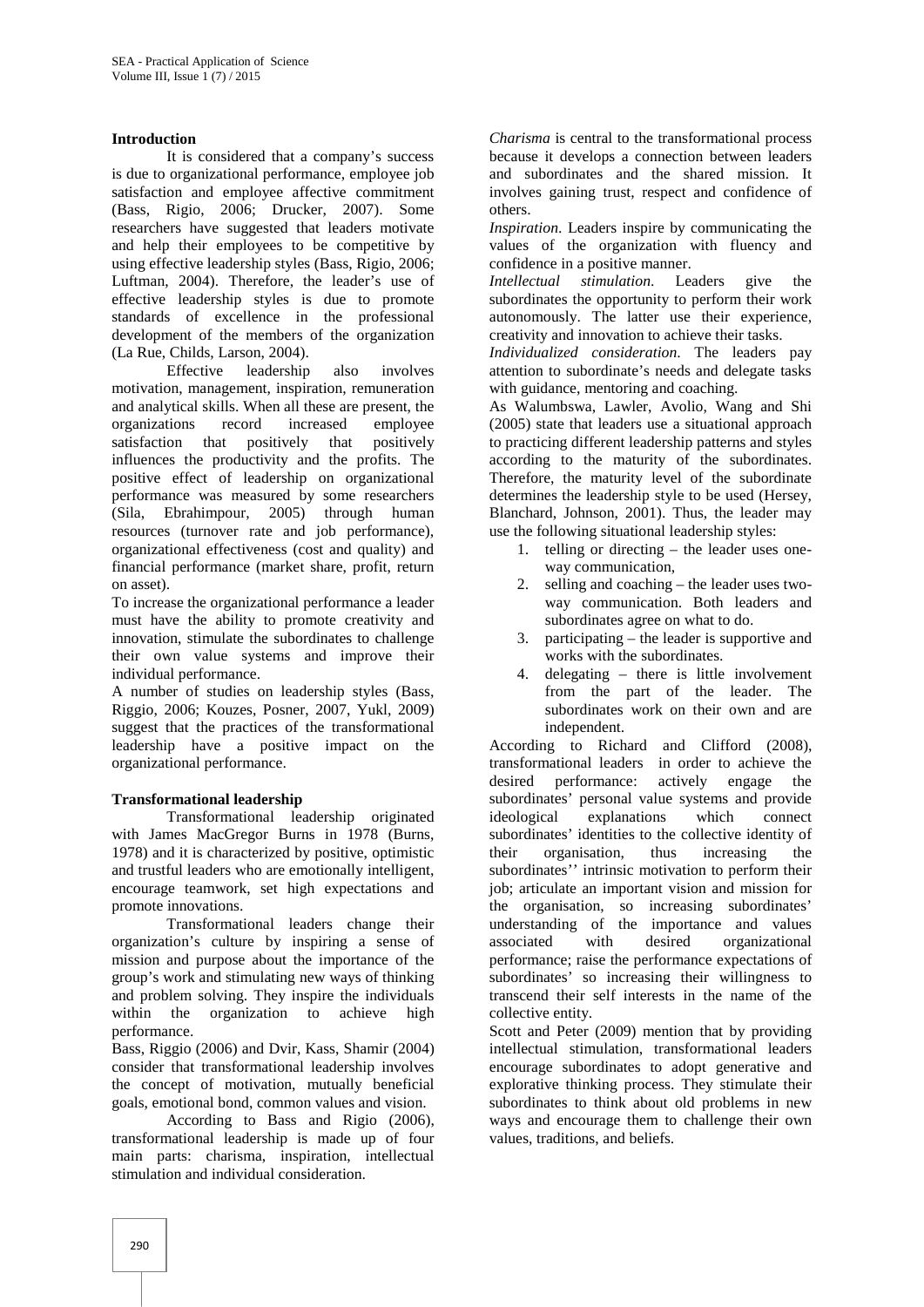## **Organizational performance**

Organizational performance may be defined as the transformation of inputs into outputs for achieving certain outcomes. With regard to its content, performance informs about the relation between minimal and effective cost (economy), between effective cost and realized output (efficiency) and<br>between output and achieved outcome achieved (effectiveness) (Chen, Barnes, 2006).

There is no general agreement in the literature on the criteria to be used in assessing the organizational performance (Bolman, Deal 2003; DeClerk, 2008; La Rue et al, 2004; Scott, Davis, 2007). However, there are four main dominant approaches:

*Goal Approach*. People create organizations for a specific purpose which is determined by the stakeholders. The organizational performance is the ability of the organization to achieve its goals.

*The System Resource Approach*. This approach explores the relation between the organization and the environment. As Boman and Deal (2003) state an organization is performant and effective when it takes advantage of its environment in the acquisition of high value and scarce resources to endorse its operations.

*Constituency Approach*. According to Agle et all (2006) an organization is effective when multiple stakeholders perceive the organization as effective. The organizations with more control over resources are likely to have the most influence on the performance (Scott, Davis, 2007).

*Competing Values Approach* was developed by Cameron and Quinn (2006) and it states that organizational goals are created in different directions by the various expectations of multiple constituencies. Therefore, organizations may have different criteria to measure performance. According to Cameron and Quinn (2006) stakeholders support the adaptability of their organizations, they want them to be flexible, stable and effective. A performant and effective organization has a high degree of collaboration and commitment among stakeholders through work groups, team projects and management (Cohen and Bradford, 2005).

For Scott, Davis (2007), the flexibility and the ability of the organization to take advantage of its environment in the acquisition of internal and external resources are indicators of performance, its value being measured by the stock market and it is the key metric to measuring organizational performance.

Other means to increase organizational efficiency and effectiveness include strategic initiatives focused on organizational performance.

### **Leadership and Organizational Performance**

The transformational leader wants to achieve results beyond what is normal and sets higher corporate goals by inspiring a sense of importance of the team's mission, stimulates employees to think innovatively about a problem or task, and places the group goals over personal self-interest (James, 2005).

Transformational leaders' behaviours are influential in motivating the employees, to make them more aware of the task outcomes, they stimulate their order needs and develop their self – interest for the organization's performance.

In his study on the transformational leadership practices in Russian companies; Elenkow (2002) examined the former impact on organizational performance. Using a Multifactor Leadership Questionnaire, he analysed the leadership behaviour of 253 leaders. The analysis underlined a strong correlation between<br>transformational leadership practices and transformational leadership practices and organizational performance.

In their study on the connection between transformational leadership style and organizational performance, Zhu, Chew and Spanger (2005) identified within 170 companies from Singapore, a positive relationship between the transformational leadership and the organizational performance. They also demonstrated that effective human resources management arbitrates the relationship between leadership and performance through increased commitment, higher motivation and intellectual motivation.

Moreover, a positive relation between the long-term income growth and transformational leadership was depicted in a study on 94 companies investigating the impact of transformational leadership practices on the financial performance of the organization in terms of profitability, increased sales or revenue and stock measures (Roi, 2006).

Moore (2007) in his research within the United Way of America organization found out that there is a significant positive relationship between female transformational leaders and the revenue element of organizational effectiveness.

In another study on leadership styles and organizational performance, Kieu (2010) on 151 companies from IT industries underlined that transformational leadership relates positively and significantly to organizational performance. The study used a Multifactor Leadership Questionnaire (5X) and it revealed that transformational leadership is a stronger predictor for the performance, satisfaction and commitment within organizations by building commitment, empowerment and demanding a higher degree of respect and trust for the leader.

Intellectual stimulation and inspirational motivation were found to improve the organizational performance (Hancott, 2005). Taking into account that the organizations today have to be performant and to meet the competing expectations of the stakeholders in a manner which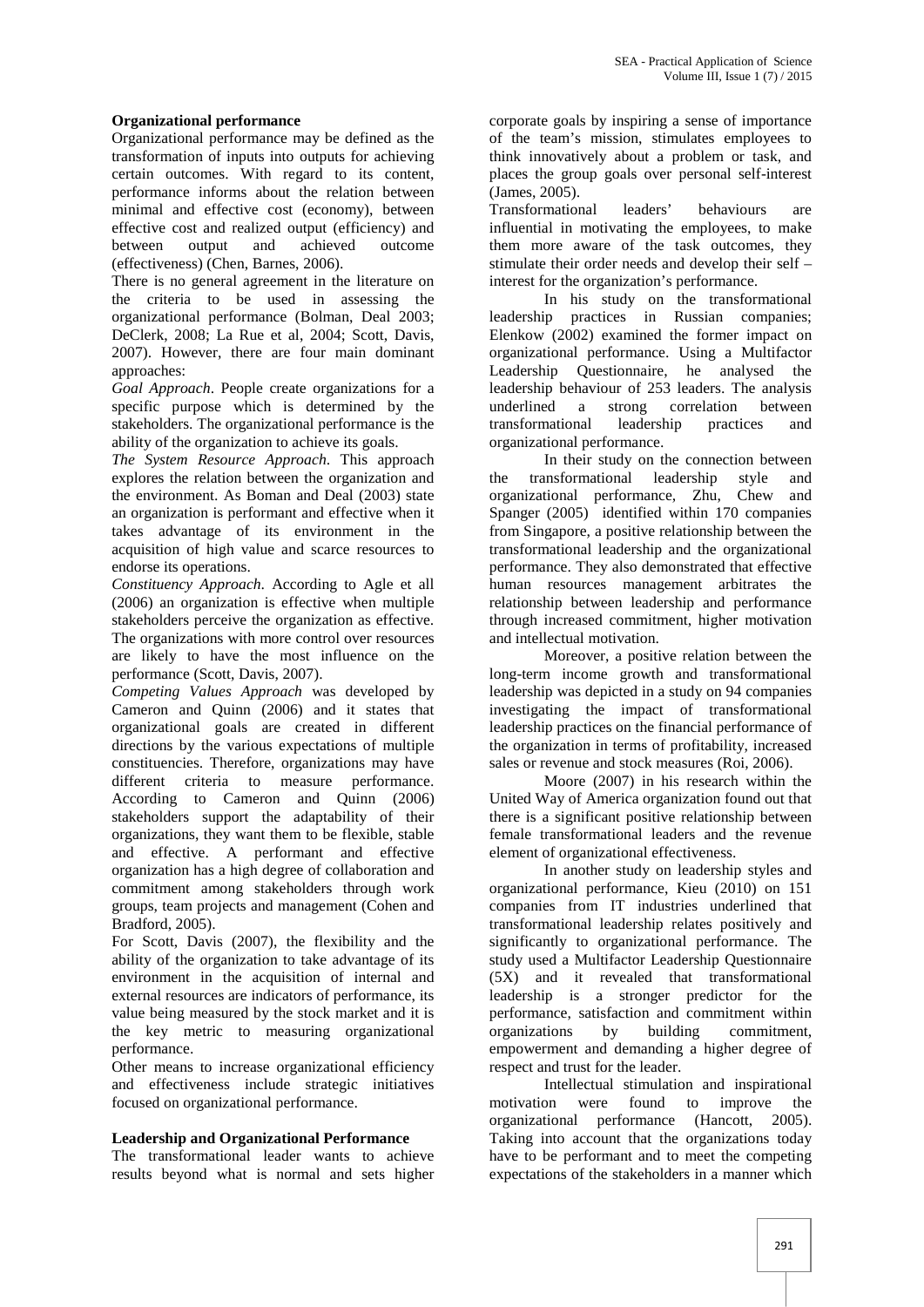is transparent and ethical, it is necessary that leaders internalize transformational behaviours as the survival of the organizations may depend on it.

#### **Conclusions**

Understanding the connection between transformational leadership and the organizational performance is an important factor for the development of effective organizations. Finding the methods to increase the performance of the employees is an important task for today's leaders.

From the literature review, we may conclude that there is a positive correlation between the transformational leadership style and the performance of the organizations.

However, the nature of this relation has not been analysed yet, as well as how and why leadership affects performance. Therefore, future studies may be conducted to address this issue.

#### **Acknowledgement**

This work was cofinanced from the European Social Fund through Sectoral Operational Programme Human Resources Development 2007- 2013, project number POSDRU/159/1.5/S/134197 "Performance and excellence in doctoral and postdoctoral research in Romanian economics science domain"

#### **Reference list**

- [1] Agle, B. R., N. J. Nagarajan, N. J., Sonnenfeld J. A., & Srinivasan, D. (2006). Does CEO charisma matter? An empirical analysis of the relationships among organizational performance, environmental uncertainty, and top management teams' perceptionsof CEO charisma. *Academy of Management Journal*, *49*(1), 161-174.
- [2] Bass, B. M., & Riggio, R. E. (2006). *Transformational leadership* (2nd ed.). Mahwah,NJ: Lawrence Erlbaum Associates.
- [3] Bolman, L. G., & Deal, T. E. (2003). *Reframing organizations* (3rd ed.). San Francisco:Jossey-Bass.
- [4] Burns, J.M. (1978). *Leadership*. New York: Harper &Row.
- [5] Cameron, K. S., & Quinn, R. E. (2006). Diagnosing and changing organizationalculture: Based on the competing values framework. *The Jossey-Bass business &management series*. San Francisco: Jossey- Bass.
- [6] Chen, L.Y., & Barnes, F.B. (2006). Leadership behaviors and knowledge sharing inprofessional service firms engaged in strategic alliances. *Journal of Applied Management and Entrepreneurship*, *11*(2), 51- 70.
- [7] Cohen, A. R., & Bradford, D. L. (2005). *Influence without authority* (2nd ed.). NewYork: John Wiley & Sons.
- [8] DeClerk, C. (2008). The relationship between retail store manager leadership styles andemployee generational cohort, performance, and satisfaction. D.M. dissertation,University of Phoenix, United States, Arizona.
- [9] Drucker, P. F. (2007). *Management: Tasks, responsibilities, practices*. New Brunswick,
- [10]Dvir, T., Kass, N., & Shamir, B. (2004). The emotional bond: Vision and organizationalcommitment among high-tech employees. *Journal of Organizational ChangeManagement,* 17(2), 126-143.
- [11]Elenkov, D. S. (2002). Effects of leadership on organizational performance in Russiancompanies. *Journal of Business Research,* 55, 467-480.
- [12]Hancott, D.E. (2005), *The relationship between transformational and organizational performance in the largest public companies in Canada*. ProQuest Information and Learning Company, AnnArbor, MI.
- [13]Hersey, P., Blanchard, K. H., & Johnson, D. E. (2001*). Management of Organizational Behavior* (8th ed.). New Dehli, India: Prentice- Hall India.Retrieved fromhttp://regentuniversity.org/acad/global/pu blications/sl\_proceedings/2006/jacobs.pdf
- [14]James, K. M.(2005). A Meta‐Analysis of Transformational and Transactional Leadership Correlates of Effectiveness and Satisfaction. Retrieved from http://www.ijrcm.org/articles/cm3.ht.
- [15]Kieu, H. (2010). *Leadership styles and organizational performance*. UMI Dissertation Publishing, ProQuest LLC, East Eisenhower Parkway.
- [16]Kouzes, J. M., & Posner, B. Z. (2007). *The leadership challenge: How to getextraordinary things done in organizations* (4rd ed.)*.* San Francisco: Jossey-Bass.
- [17]LaRue, B., Childs, P., & Larson, K. (2004). *Leading organizations from the inside out:Unleashing the collaborative genius of action-learning teams*. New York: Wiley.
- [18]Luftman, J. N. (2004). *Managing the information technology resource: Leadership in theinformation age*. Upper Saddle River, NJ: Pearson Prentice Hall.
- [19] Moore, E. M. (2007). The impact of leadership style on organizational effectiveness:Leadership in action within United Way of America. Doctoral Dissertation,Capella University. NJ: Transaction.
- [20]Richard,E, and Clifford, S. L.(2008). The role of Transformational Leadership in Enhancing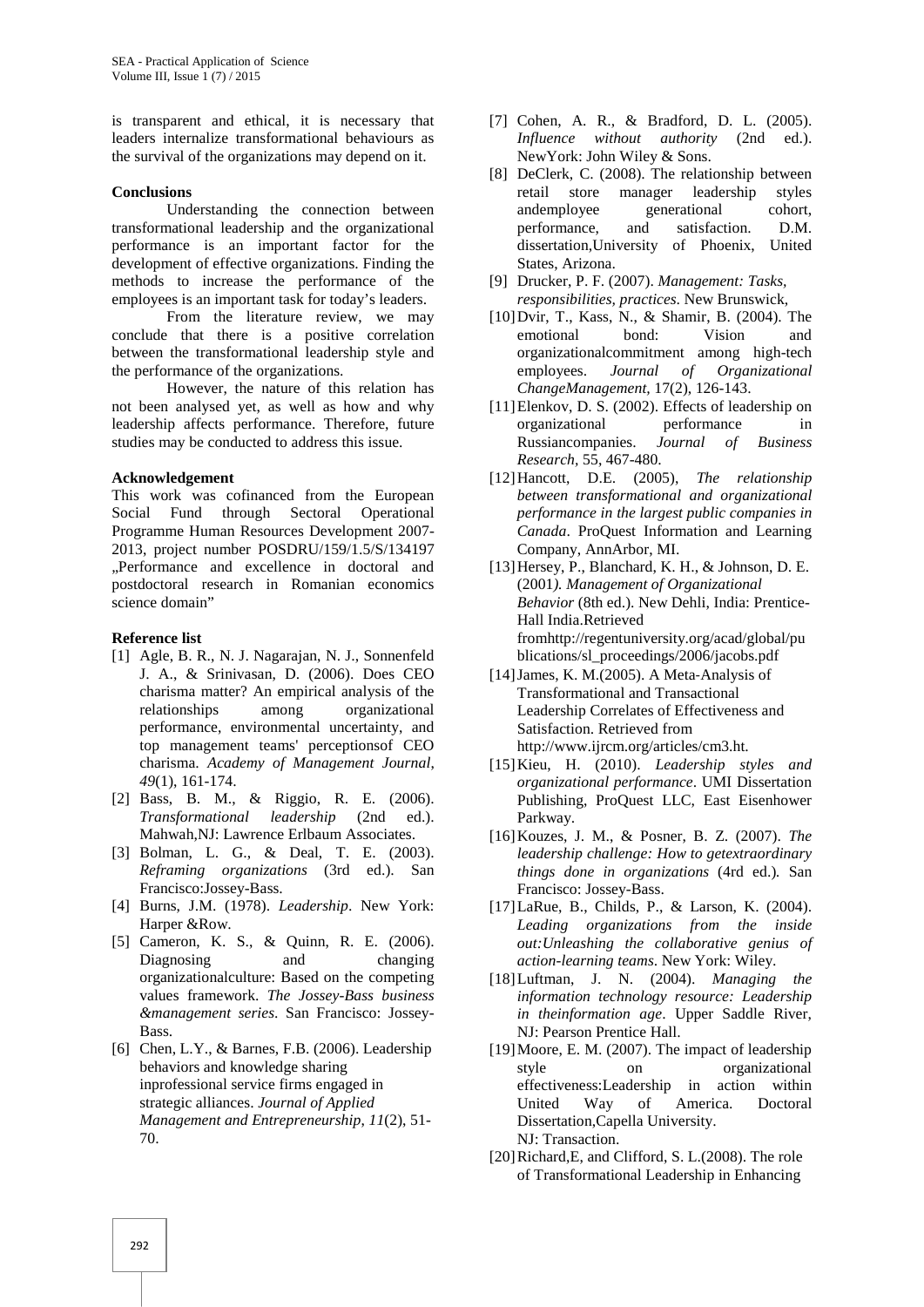Organizational Innovation. *Journal of Management*, 2, 65-68.

- [21]Roi, R. C. (2006). Leadership, corporate culture and financial performance. DoctoralDissertation, University of San Francisco.http://www.leadershipchallenge.com /Research-section-Others-Research- Detail/abstract-rc-roi-121012.aspx
- [22] Scott, M. H and Peter, W. (2009). Empirical Investigation of the Effects of Transformational and Transactional Leadership on Organizational Climate. *Journal of Applied Psychology*, 4, 16-18.
- [23] Scott, W. R., & Davis, G. (2007). *Organizations: Rational, natural, and open systems.*(5th ed.). Upper Saddle River, NJ: Prentice Hall.
- [24]Sila, I., & Ebrahimpour, M. (2005). Critical linkages among TQM factors and businessresults. *International Journal of Operations & Production Management*, *25*(11), 1123-1154.
- [25]Walumbswa, F. O., Lawler, J. J., Avolio, B. J., Wang, P., & Shi, K. (2005). Transformational leadership and work-related attitudes: The moderating effects of collective and self efficacy across cultures. *Journal of Leadership &Organizational Studies, 11*(3), 2-16.
- [26] Yukl, G. (2009). Leadership and organizational learning: An evaluative essay. *Leadership Quarterly*, 20, 49–53.
- [27]Zhu, W., Chew, I. K. H., & Spangler, W. D. (2005). CEO transformational leadership andorganizational outcomes: The mediating role of human-capital-enhancing humanresource management. *Leadership Quarterly, 16*, 39-52.